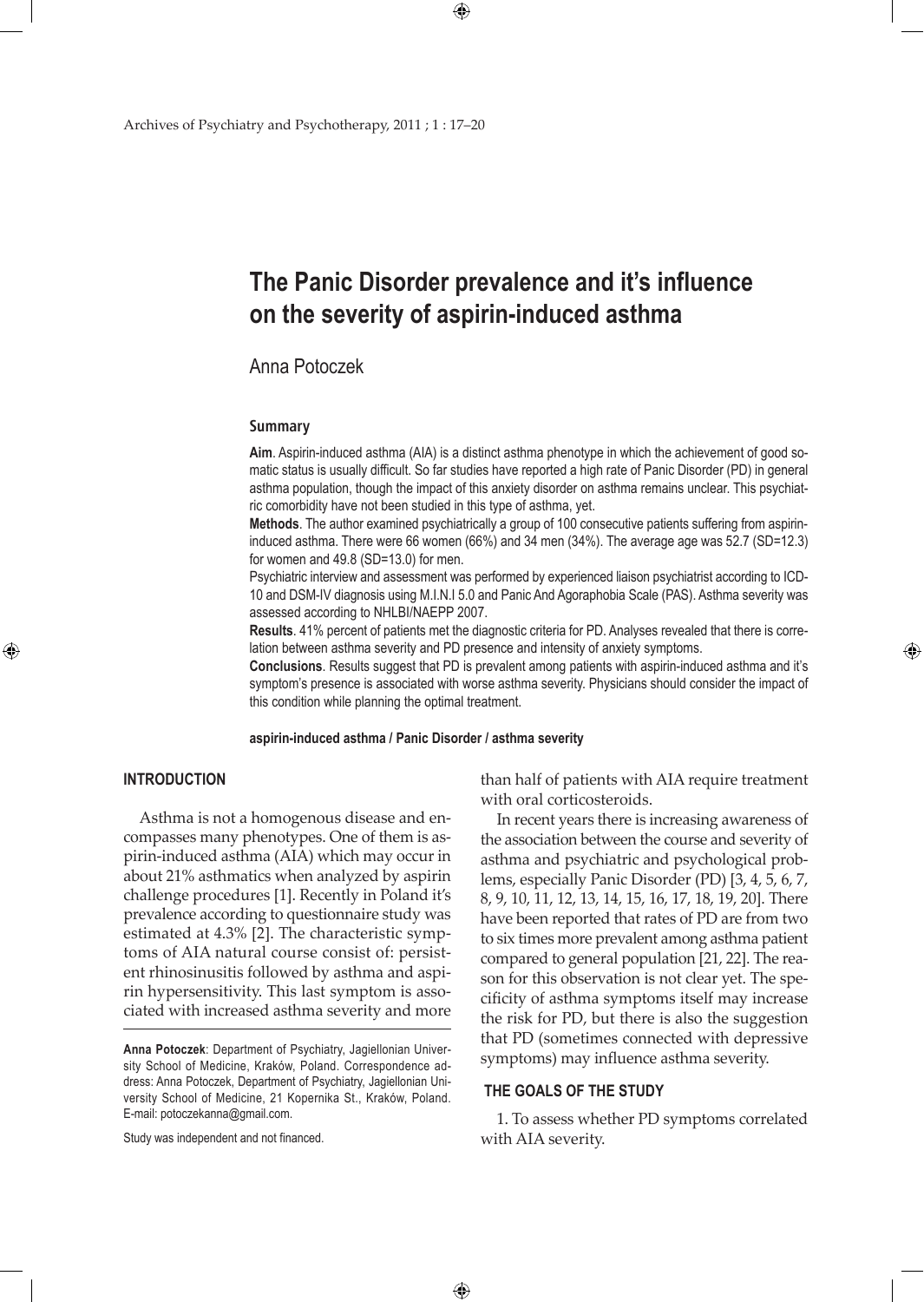⊕

2. To assess how often PD symptoms were comorbid with AIA of different severity (intermittent, mild, moderate, severe).

#### **Method**

⊕

**Participants**: The sample comprised 100 adult patients with diagnosis of AIA who were assessed and treated in Department of Pulmonology Jagiellonian University Medical College. There were 66 (66%) women and 34 (34%) men. The only inclusion criteria was diagnosis of AIA according to pulmonological classification NHL-BI/NAEPP 2007. No one of the group refused the assessment.

 Mean age in the group was 51.7 years (SD=12.5), for women 52.5 years (SD=12.3), for men 48.8 years (SD=13.0).

 To the group with intermittent asthma pulmonologist included 20% of the cohort, to mild persistent asthma 21%, to moderate persistent asthma 30%, and to severe persistent asthma 29% of the cohort.

**Measures**: Diagnosis of PD was obtained by MINI (Mini International Neuropsychiatric Interview, polish version 5.0.0) and Panic and Agoraphobia Scale (PAS).

M.I.N.I (Mini International Neuropsychiatric Interview). Authors: Sheehan D.V., Lecrubier Y. 1998. Polish version (5.0.0): Masiak M., Przychoda J. Departament of Psychiatry, Lublin, Poland. M.I.N.I is brief, fully structured interview designed to diagnose mental disorders according to Axis I DSM IV [23].

Panic and Agoraphobia Scale (PAS). Author: B. Bandelow, Department of Psychiatry of Goettingen, version 1999 [24]. It is a special instrument necessary for determining the severity of PD. The scale contains 13 questions (items) each with 5 possible answers (0-4). Five components have been taken into account: panic attacks, agoraphobic avoidance, anticipatory anxiety, disability and worries about health.

**Assessement**: 0-8: lack of symptoms; 9-18: mild symptoms; 19-39: severe symptoms; 40 or more: very severe symptoms.

**Statistical analysis**: Student's t-test and chisquared test were used for bivariate analyses. Categorical variables were compared using chisquared test. Continuous variables were compared by using t-test for two-class comparisons.

# **Results**

- 1. Correlation between intensity of PD symptoms and severity of AIA has been found. (Tab. 1).
- 2. Frequency of different intensity of PD assessed by PAS in AIA of different severity (Tab. 2 *next page*).

# **Table 1.**

|                                                             | coefficient | correlation |
|-------------------------------------------------------------|-------------|-------------|
| Severity of asthma vs<br>intensity of PD assessed<br>by PAS | 0.26        | p=0.000006  |

PD was not present in 59 (59%) of AIA patients with different asthma severity, also in 13 (13%) patients with severe AIA.

PD was present in 41 (41%) of AIA patients, including 9 patients with mild PD, 28 (28%) with moderate and severe PD and 4 (4%) with very severe PD. PD was comorbid with AIA of different severity. Most often severe and very severe PD was comorbid with moderate and severe AIA (30 and 29 patients).

⊕

#### **Discussion**

 $\bigoplus$ 

 Bronchial asthma remains one of the most prevalent chronic respiratory disorders worldwide and it's prevalence has been increasing in both developed and developing countries in recent years. Achievement of good asthma treatment outcomes depends on multiple factors, including psychiatric disorders, especially PD, and also depression [5, 6, 7, 8, 9, 10, 11, 12, 13, 14, 15, 16, 17, 18, 19, 20, 21]. Comorbidity of asthma and PD is relatively new problem recognized in this field, but it is already regarded as more common and therefore also more important than comorbidity of asthma and depression [22]. Nevertheless psychiatric problems, including PD, are neither frequently diagnosed nor properly treated in asthmatic patients.

 Also the results of the present study indicate a high rate of PD among adult patients with aspirin-induced asthma. PD occurred in 41% of the

Archives of Psychiatry and Psychotherapy, 2011 ; 1 : 17–20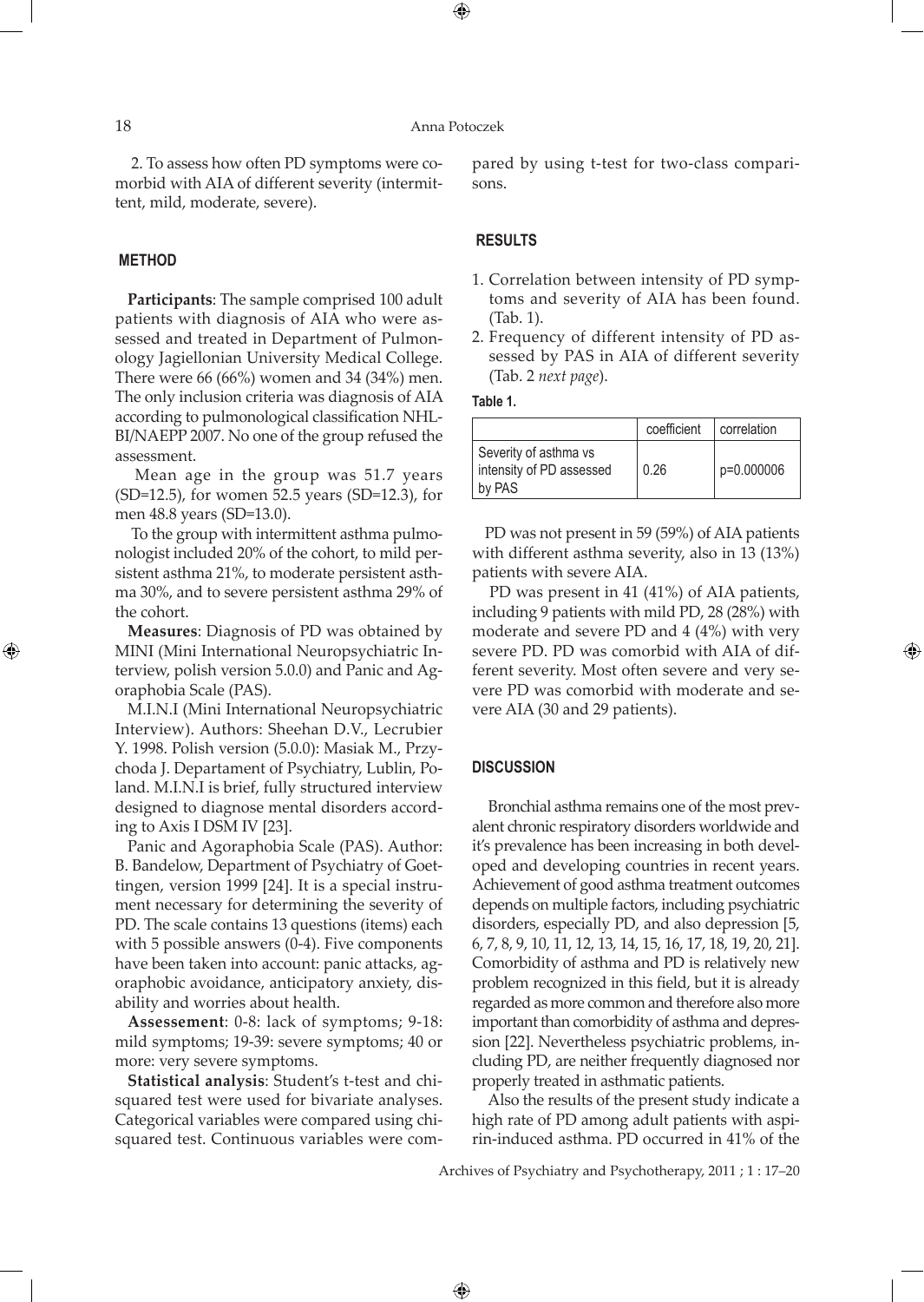The Panic Disorder prevalence and it's influence on the severity of aspirin-induced asthma 19

|        |                            | PAS: lack of PD<br>symptoms | PAS: mild PD | PAS: moderate<br>and severe PD | PAS: severe PD | All |
|--------|----------------------------|-----------------------------|--------------|--------------------------------|----------------|-----|
| Asthma | AIA intermittent           | 17                          |              |                                | 0              | 21  |
|        |                            | 80.95%                      | $0.00\%$     | 19.05%                         | $0.00\%$       |     |
|        | AIA mild<br>persisent      | 12                          | 3            | 3                              | 2              | 20  |
|        |                            | 60.00%                      | 15.00%       | 15.00%                         | 10.00%         |     |
|        | AIA moderate<br>persistent | 17                          | 3            | 8                              | 2              | 30  |
|        |                            | 56.67%                      | 10.00%       | 26.67%                         | 6.67%          |     |
|        | AIA severe<br>Persistent   | 13                          | 3            | 13                             | 0              | 29  |
|        |                            | 44.83%                      | 10.34%       | 44.83%                         | $0.00\%$       |     |
|        | All                        | 59                          | 9            | 28                             |                | 100 |

**Table 2**.

⊕

assessed population. The prevalence of PD in the research cohort seems to be higher than in other studies [6, 7, 10, 11, 17, 18, 19, 20, 22] probably due to the fact that there was used much more detailed psychiatric questionnaire (PAS) designed specifically to diagnose and determining the severity of PD. In other studies questionnaires were very simplified in comparison with PAS, for instance Primary Care Evaluation of Mental Disorders, Composite International Diagnostic Interview 3.0, Hospital Anxiety and Depression Scale. For instance this last one contains only 7 general questions about anxiety symptoms. Also psychiatric assessment was performed by qualified liaison psychiatrist and not by non-psychiatrist interviewers, nurse specialists or by telephone, which is common research situation worldwide.

Besides, it may suggest that PD is more frequent in patients with this specific asthma phenotype (AIA), which was never, so far, analysed from the point of view of psychiatric comorbidities. It is possible, that the symptom progression of PD is linked with certain biological and cognitive vulnerability factors [3, 4], connected with severe life stressors – in the case of AIA patients as such stressor may be regarded life threatening aspirin-sensitive asthma attacks. This, in turn, may sensitize the person to suffer subsequent panic attacks and lead to eventual development of PD.

 The interesting result of the study is also confirming the fact that there is a very strong correlation between intensity of PD and severity of aspirin-induced asthma (AIA) – (see Tab. 1).

 But even more interesting result indicates, that this correlation is linked not only in linear way with most severe symptoms of PD and severe persistent AIA subgroup symptoms.

 In severe persistent subgroup of AIA (Tab. 2) PD symptoms were not present in 44.83% of patients, mild symptoms were present in 10.34% of patients, moderate and severe symptoms in 44.83% of patients, but very severe PD symptoms were not present at all.

At the same time very severe PD symptoms were present in 10% of mild persistent AIA .

 Such results indicate more complicated links inside AIA-PD comorbidity. It is possible, that different variables play important role in this phenomenon, such as personality traits, defensive mechanisms of personality, coherence, individual coping styles, life difficult circumstances and traumas. The further research is needed to investigate these possible risk factors of PD in AIA.

# **Conclusions**

- 1. There is the strong statistical correlation between aspirin-induced asthma (AIA) severity and the presence and intensity of PD.
- 2. In AIA patients PD is comorbid with asthma very frequently. In this study PD was present in 41% patients of the whole cohort.
- 3. It seems, that the links between severity of AIA and the presence and intensity of PD is not direct (in the sense: the more severe AIA, the more intense symptoms of PD), but rather indirect. That means that there are different psychological factors connected with revealed correlation, that were not analysed in the study.

Archives of Psychiatry and Psychotherapy, 2011 ; 1 : 17–20

 $\bigoplus$